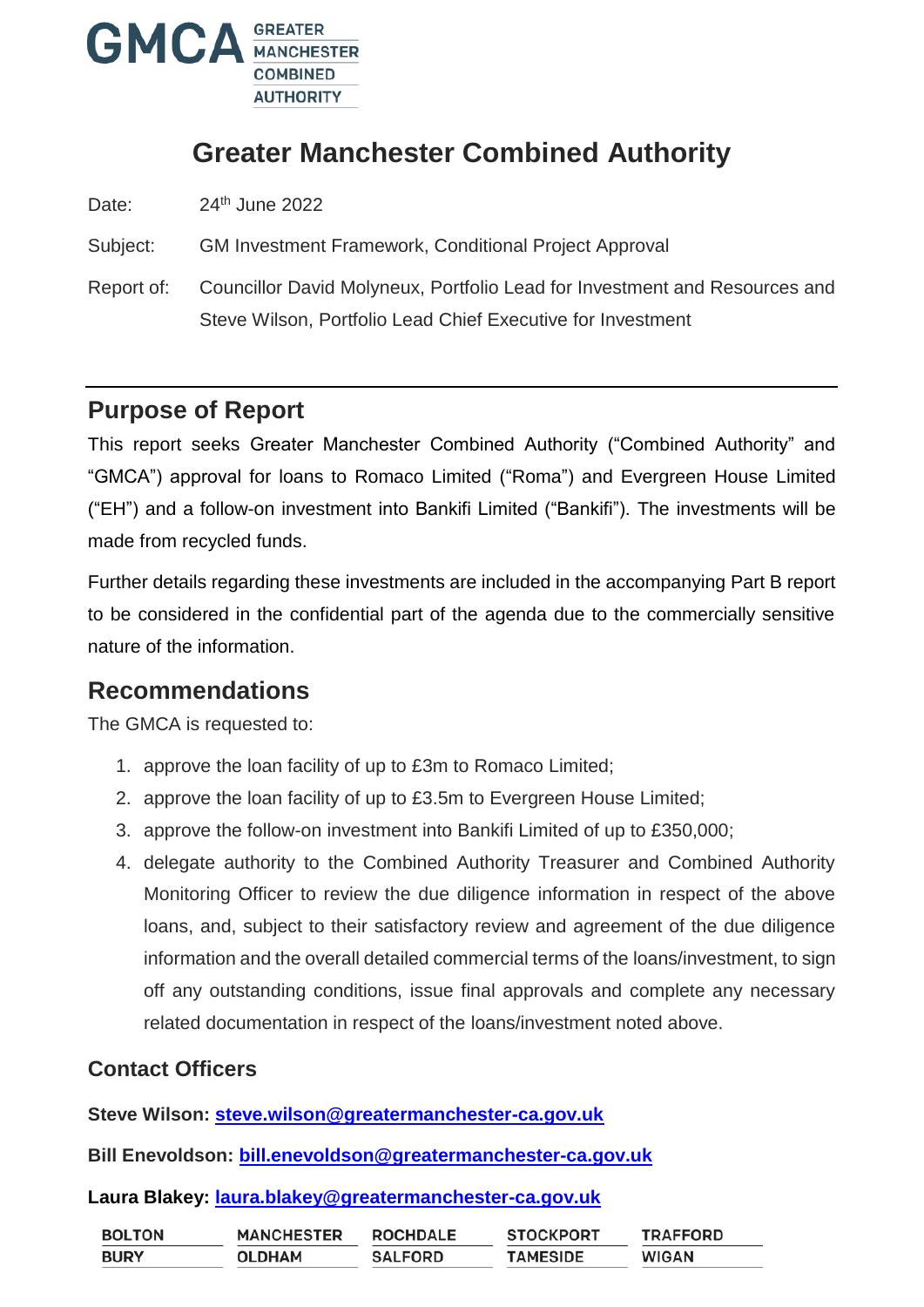# **Equalities Impact, Carbon and Sustainability Assessment**

## **A) Romaco Limited**

| <b>Impacts Questionnaire</b>                                   |        |                                                                      |                                                                                                |                                  |  |  |  |  |
|----------------------------------------------------------------|--------|----------------------------------------------------------------------|------------------------------------------------------------------------------------------------|----------------------------------|--|--|--|--|
| Impact Indicator                                               | Result | Justification/Mitigation                                             |                                                                                                |                                  |  |  |  |  |
| Equality and Inclusion                                         |        |                                                                      |                                                                                                |                                  |  |  |  |  |
| Health                                                         |        |                                                                      |                                                                                                |                                  |  |  |  |  |
| Resilience and<br>Adaptation                                   |        |                                                                      |                                                                                                |                                  |  |  |  |  |
| Housing                                                        | G      |                                                                      | Access to finance will be key for the continuing development of housing in the region.         |                                  |  |  |  |  |
| Economy                                                        | G      |                                                                      | The investment will lead to job creation and strong leverage financial returns for the region. |                                  |  |  |  |  |
| Mobility and<br>Connectivity                                   |        |                                                                      |                                                                                                |                                  |  |  |  |  |
| Carbon, Nature and<br>Environment                              |        |                                                                      |                                                                                                |                                  |  |  |  |  |
| Consumption and<br>Production                                  |        |                                                                      |                                                                                                |                                  |  |  |  |  |
| Contribution to achieving the GM<br>Carbon Neutral 2038 target |        |                                                                      |                                                                                                |                                  |  |  |  |  |
| <b>Further Assessment(s):</b>                                  |        | Equalities Impact Assessment and Carbon Assessment                   |                                                                                                |                                  |  |  |  |  |
| Positive impacts overall,<br>whether long or short<br>term.    |        | Mix of positive and<br>negative impacts. Trade-<br>offs to consider. | Mostly negative, with at<br>least one positive aspect.<br>Trade-offs to consider.              | <b>Negative impacts overall.</b> |  |  |  |  |

| <b>Carbon Assessment</b>                          |               |                                                           |                                                                                                                       |                                                                         |  |                                                                                 |  |                                                                             |  |
|---------------------------------------------------|---------------|-----------------------------------------------------------|-----------------------------------------------------------------------------------------------------------------------|-------------------------------------------------------------------------|--|---------------------------------------------------------------------------------|--|-----------------------------------------------------------------------------|--|
| <b>Overall Score</b>                              |               |                                                           |                                                                                                                       |                                                                         |  |                                                                                 |  |                                                                             |  |
| <b>Buildings</b>                                  | <b>Result</b> | Justification/Mitigation                                  |                                                                                                                       |                                                                         |  |                                                                                 |  |                                                                             |  |
| New Build residential                             |               |                                                           | Details of onward investment schemes are unkown at this stage but will be in line<br>with local planning regulations. |                                                                         |  |                                                                                 |  |                                                                             |  |
| Residential building(s)<br>renovation/maintenance | N/A           |                                                           | Details of onward investments unknown at this stage                                                                   |                                                                         |  |                                                                                 |  |                                                                             |  |
| New Build Commercial/<br>Industrial               | N/A           |                                                           |                                                                                                                       |                                                                         |  |                                                                                 |  |                                                                             |  |
| <b>Transport</b>                                  |               |                                                           |                                                                                                                       |                                                                         |  |                                                                                 |  |                                                                             |  |
| Active travel and public<br>transport             | N/A           |                                                           |                                                                                                                       |                                                                         |  |                                                                                 |  |                                                                             |  |
| Roads, Parking and<br><b>Vehicle Access</b>       | N/A           |                                                           |                                                                                                                       |                                                                         |  |                                                                                 |  |                                                                             |  |
| Access to amenities                               | N/A           |                                                           |                                                                                                                       |                                                                         |  |                                                                                 |  |                                                                             |  |
| Vehicle procurement                               | N/A           |                                                           |                                                                                                                       |                                                                         |  |                                                                                 |  |                                                                             |  |
| <b>Land Use</b>                                   |               |                                                           |                                                                                                                       |                                                                         |  |                                                                                 |  |                                                                             |  |
| Land use                                          | N/A           |                                                           |                                                                                                                       |                                                                         |  |                                                                                 |  |                                                                             |  |
| No associated<br>carbon impacts<br>expected.      | carbon.       | High standard in<br>terms of practice<br>and awareness on |                                                                                                                       | Mostly best practice<br>with a good level of<br>awareness on<br>carbon. |  | Partially meets best<br>practice/ awareness,<br>significant room to<br>improve. |  | Not best practice<br>and/or insufficient<br>awareness of carbon<br>impacts. |  |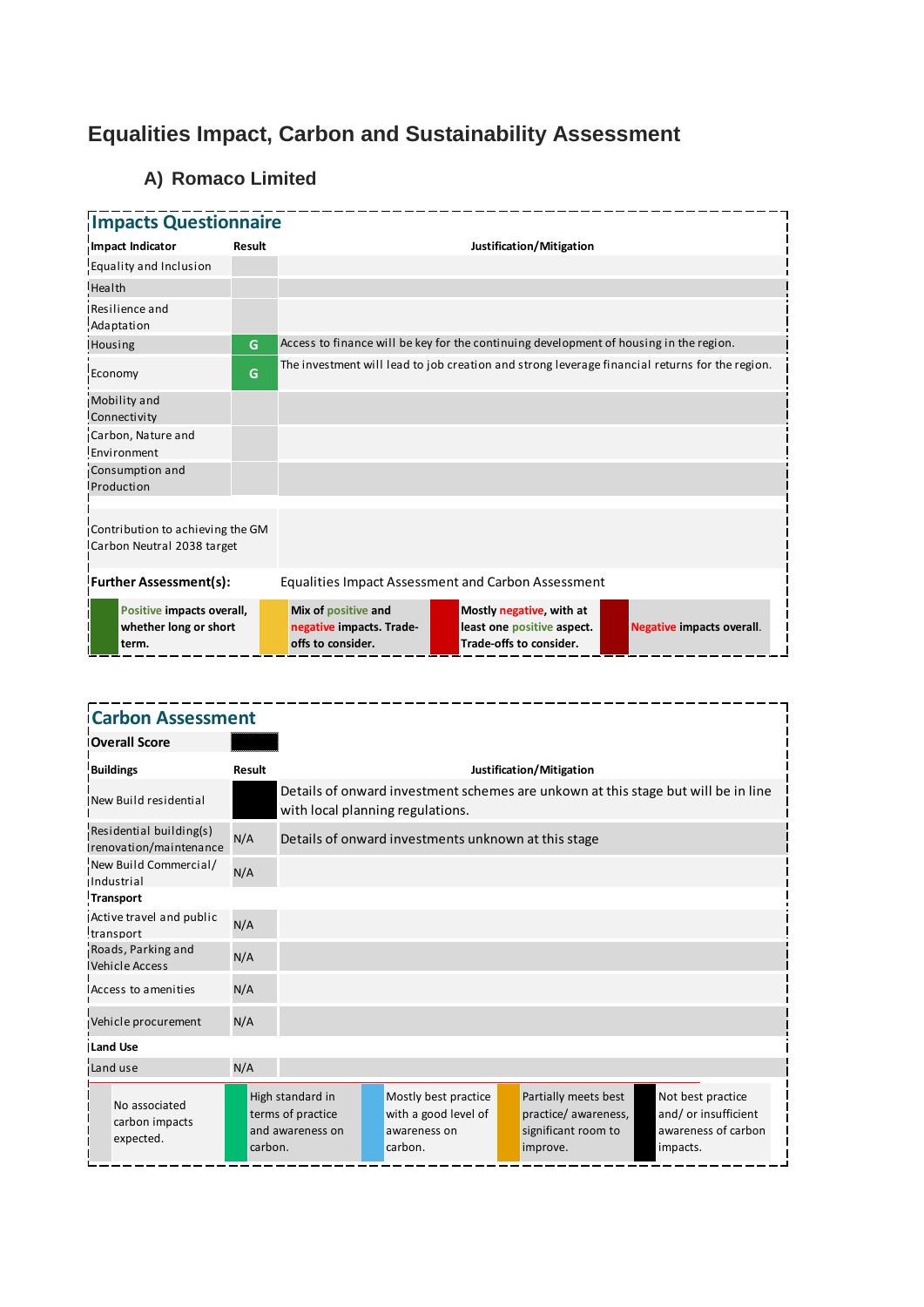## **B) Evergreen House Limited**

| <b>Impacts Questionnaire</b>                                   |                                           |                                                                      |                                                                                          |                                  |  |  |  |  |  |
|----------------------------------------------------------------|-------------------------------------------|----------------------------------------------------------------------|------------------------------------------------------------------------------------------|----------------------------------|--|--|--|--|--|
| Impact Indicator                                               | Justification/Mitigation<br><b>Result</b> |                                                                      |                                                                                          |                                  |  |  |  |  |  |
| Equality and Inclusion                                         |                                           |                                                                      |                                                                                          |                                  |  |  |  |  |  |
| Health                                                         | G                                         | and wellbeing sector.                                                | The development of the app and platform should lead to innovation in the personal health |                                  |  |  |  |  |  |
| Resilience and<br>Adaptation                                   |                                           |                                                                      |                                                                                          |                                  |  |  |  |  |  |
| Housing                                                        |                                           |                                                                      |                                                                                          |                                  |  |  |  |  |  |
| Economy                                                        | G                                         |                                                                      | The investment should lead to the creation of high quality jobs in the region.           |                                  |  |  |  |  |  |
| Mobility and<br>Connectivity                                   |                                           |                                                                      |                                                                                          |                                  |  |  |  |  |  |
| Carbon, Nature and<br>Environment                              |                                           |                                                                      |                                                                                          |                                  |  |  |  |  |  |
| Consumption and<br>Production                                  |                                           |                                                                      |                                                                                          |                                  |  |  |  |  |  |
| Contribution to achieving the<br>GM Carbon Neutral 2038 target |                                           |                                                                      |                                                                                          |                                  |  |  |  |  |  |
| <b>Further Assessment(s):</b><br>Equalities Impact Assessment  |                                           |                                                                      |                                                                                          |                                  |  |  |  |  |  |
| Positive impacts overall,<br>whether long or short<br>term.    |                                           | Mix of positive and<br>negative impacts. Trade-<br>offs to consider. | Mostly negative, with at<br>least one positive aspect.<br>Trade-offs to consider.        | <b>Negative impacts overall.</b> |  |  |  |  |  |

| <b>Carbon Assessment</b>                         |               |                                                                      |                                                                         |                                                                                 |                                                                              |
|--------------------------------------------------|---------------|----------------------------------------------------------------------|-------------------------------------------------------------------------|---------------------------------------------------------------------------------|------------------------------------------------------------------------------|
| <b>Overall Score</b>                             |               |                                                                      |                                                                         |                                                                                 |                                                                              |
| <b>Buildings</b>                                 | <b>Result</b> |                                                                      |                                                                         | Justification/Mitigation                                                        |                                                                              |
| New Build residential                            | N/A           |                                                                      |                                                                         |                                                                                 |                                                                              |
| Residential building(s)<br>renovation/maintenanc | N/A           |                                                                      |                                                                         |                                                                                 |                                                                              |
| New Build Commercial/<br><b>Industrial</b>       | N/A           |                                                                      |                                                                         |                                                                                 |                                                                              |
| Transport                                        |               |                                                                      |                                                                         |                                                                                 |                                                                              |
| Active travel and public<br>transport            | N/A           |                                                                      |                                                                         |                                                                                 |                                                                              |
| Roads, Parking and<br>Vehicle Access             | N/A           |                                                                      |                                                                         |                                                                                 |                                                                              |
| Access to amenities                              | N/A           |                                                                      |                                                                         |                                                                                 |                                                                              |
| Vehicle procurement                              | N/A           |                                                                      |                                                                         |                                                                                 |                                                                              |
| <b>ILand Use</b>                                 |               |                                                                      |                                                                         |                                                                                 |                                                                              |
| Land use                                         | N/A           |                                                                      |                                                                         |                                                                                 |                                                                              |
| No associated<br>carbon impacts<br>expected.     |               | High standard in<br>terms of practice<br>and awareness on<br>carbon. | Mostly best practice<br>with a good level of<br>awareness on<br>carbon. | Partially meets best<br>practice/ awareness,<br>significant room to<br>improve. | Not best practice<br>and/ or insufficient<br>awareness of carbon<br>impacts. |

## **C) Bankifi Limited**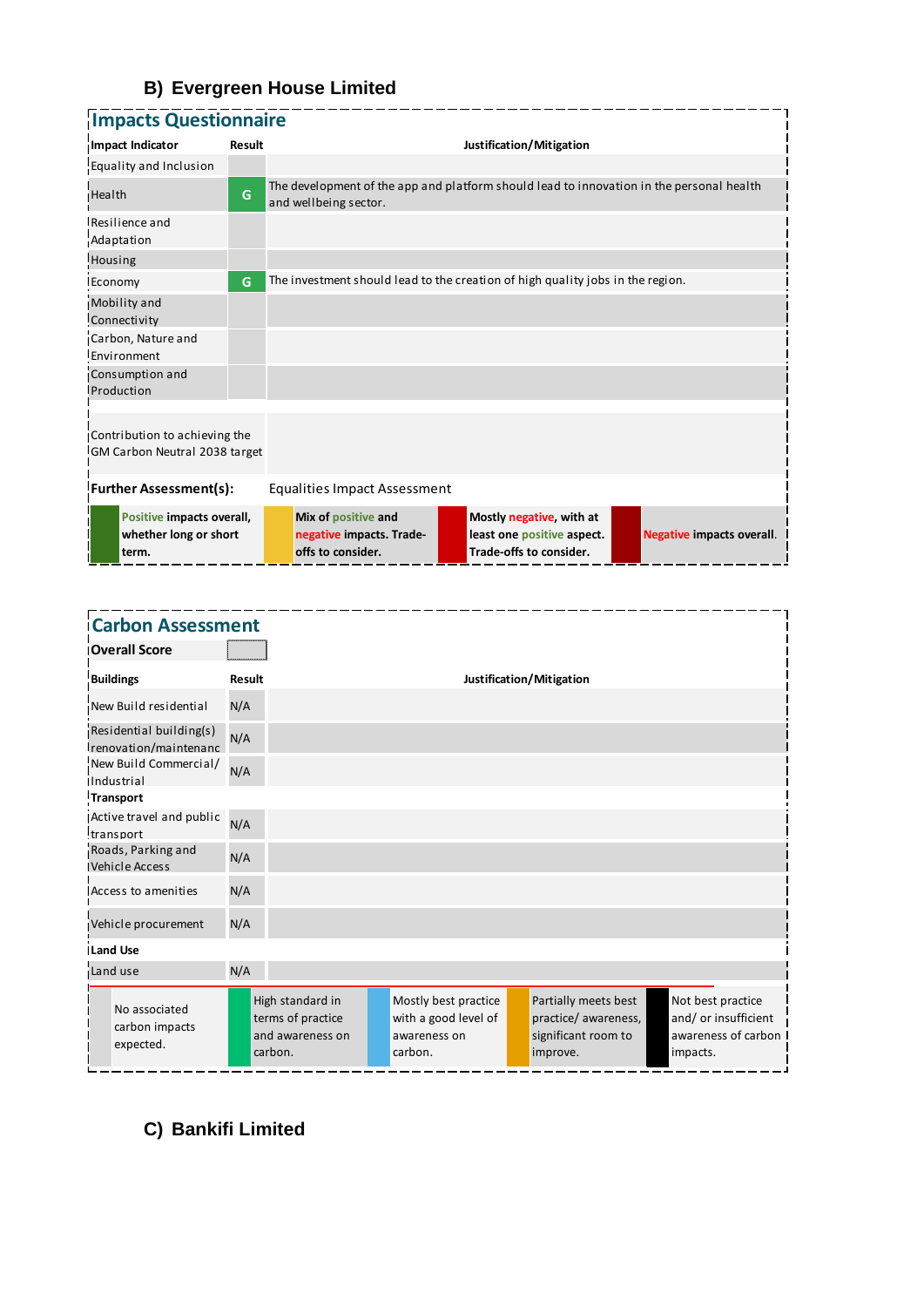| <b>Impacts Questionnaire</b>                                           |        |                                                                      |                                                                                   |                                  |
|------------------------------------------------------------------------|--------|----------------------------------------------------------------------|-----------------------------------------------------------------------------------|----------------------------------|
| Impact Indicator                                                       | Result |                                                                      | Justification/Mitigation                                                          |                                  |
| Equality and Inclusion                                                 |        |                                                                      |                                                                                   |                                  |
| Health                                                                 |        |                                                                      |                                                                                   |                                  |
| Resilience and<br>Adaptation                                           |        |                                                                      |                                                                                   |                                  |
| Housing                                                                |        |                                                                      |                                                                                   |                                  |
| Economy                                                                | G      |                                                                      |                                                                                   |                                  |
| Mobility and<br>Connectivity                                           |        |                                                                      |                                                                                   |                                  |
| Carbon, Nature and<br>Environment                                      |        |                                                                      |                                                                                   |                                  |
| Consumption and<br>Production                                          |        |                                                                      |                                                                                   |                                  |
| Contribution to achieving the<br><b>IGM Carbon Neutral 2038 target</b> |        |                                                                      |                                                                                   |                                  |
| <b>Further Assessment(s):</b>                                          |        | <b>Equalities Impact Assessment</b>                                  |                                                                                   |                                  |
| Positive impacts overall,<br>whether long or short<br>term.            |        | Mix of positive and<br>negative impacts. Trade-<br>offs to consider. | Mostly negative, with at<br>least one positive aspect.<br>Trade-offs to consider. | <b>Negative impacts overall.</b> |

| <b>Carbon Assessment</b>                         |               |                                                                      |                                                                         |                                                                                 |                                                                              |
|--------------------------------------------------|---------------|----------------------------------------------------------------------|-------------------------------------------------------------------------|---------------------------------------------------------------------------------|------------------------------------------------------------------------------|
| <b>Overall Score</b>                             |               |                                                                      |                                                                         |                                                                                 |                                                                              |
| <b>Buildings</b>                                 | <b>Result</b> |                                                                      |                                                                         | Justification/Mitigation                                                        |                                                                              |
| New Build residential                            | N/A           |                                                                      |                                                                         |                                                                                 |                                                                              |
| Residential building(s)<br>renovation/maintenanc | N/A           |                                                                      |                                                                         |                                                                                 |                                                                              |
| New Build Commercial/<br>Industrial              | N/A           |                                                                      |                                                                         |                                                                                 |                                                                              |
| <b>Transport</b>                                 |               |                                                                      |                                                                         |                                                                                 |                                                                              |
| Active travel and public<br>transport            | N/A           |                                                                      |                                                                         |                                                                                 |                                                                              |
| Roads, Parking and<br><b>Vehicle Access</b>      | N/A           |                                                                      |                                                                         |                                                                                 |                                                                              |
| Access to amenities                              | N/A           |                                                                      |                                                                         |                                                                                 |                                                                              |
| Vehicle procurement                              | N/A           |                                                                      |                                                                         |                                                                                 |                                                                              |
| <b>ILand Use</b>                                 |               |                                                                      |                                                                         |                                                                                 |                                                                              |
| Land use                                         | N/A           |                                                                      |                                                                         |                                                                                 |                                                                              |
| No associated<br>carbon impacts<br>expected.     |               | High standard in<br>terms of practice<br>and awareness on<br>carbon. | Mostly best practice<br>with a good level of<br>awareness on<br>carbon. | Partially meets best<br>practice/ awareness,<br>significant room to<br>improve. | Not best practice<br>and/ or insufficient<br>awareness of carbon<br>impacts. |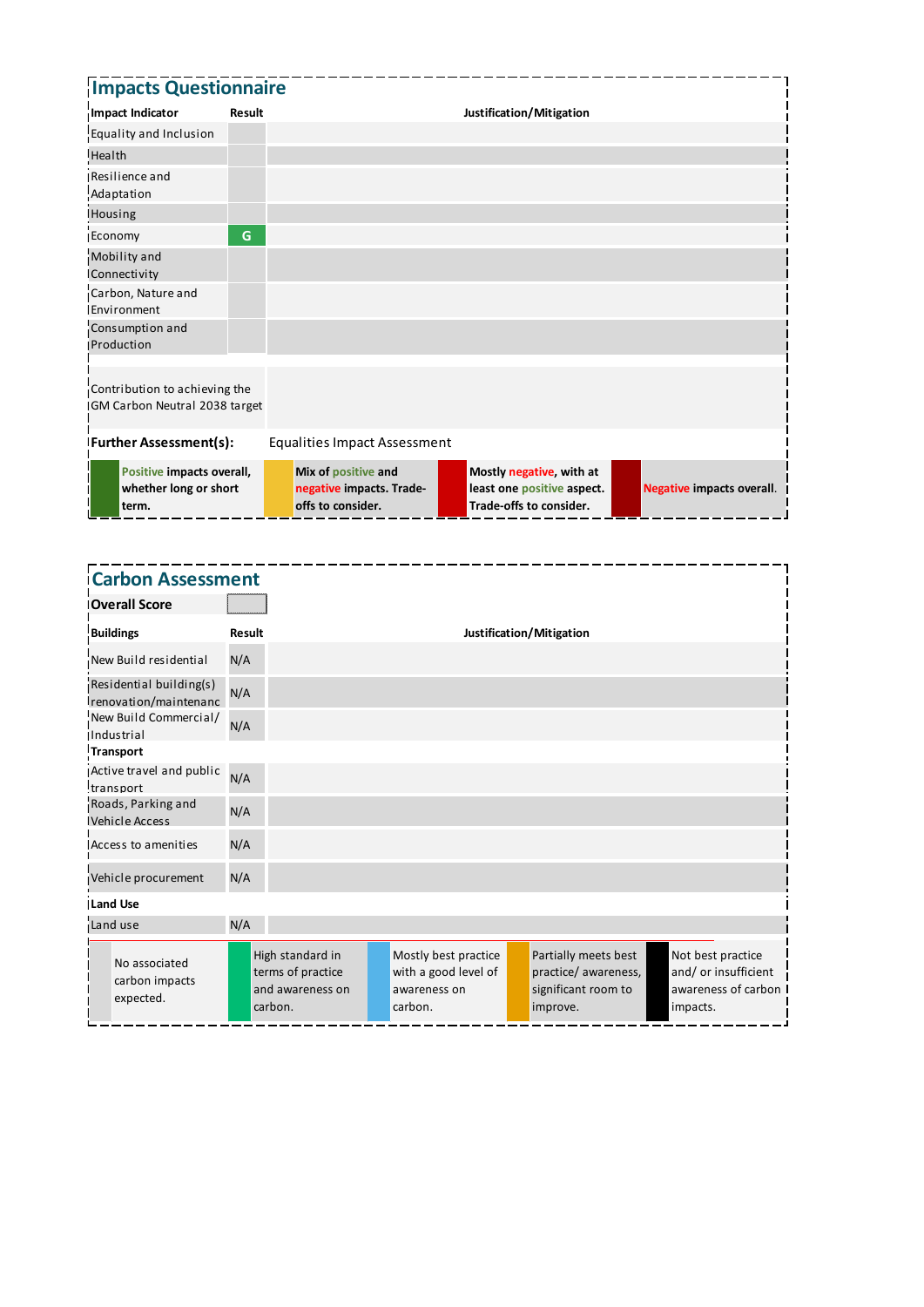## **Risk Management**

The loans/investment recommended in this paper will be governed under the existing investment framework which includes several levels of review and ongoing monitoring of performance.

### **Legal Considerations**

The legal agreements will be based upon the existing templates for the GM Investment Fund, amended for the specific requirements of the individual funding arrangements.

#### **Financial Consequences – Revenue**

There are no revenue implications.

### **Financial Consequences – Capital**

The proposed loans/investment will be made from recycled funds.

#### **Number of attachments to the report**

None.

#### **Comments/recommendations from Overview & Scrutiny Committee**

None.

### **Background Papers**

None.

## **Tracking/ Process**

Does this report relate to a major strategic decision, as set out in the GMCA Constitution?

Yes

## **Exemption from call in**

Are there any aspects in this report which means it should be considered to be exempt from call in by the relevant Scrutiny Committee on the grounds of urgency?

No.

#### **GM Transport Committee**

N/A

#### **Overview and Scrutiny Committee**

N/A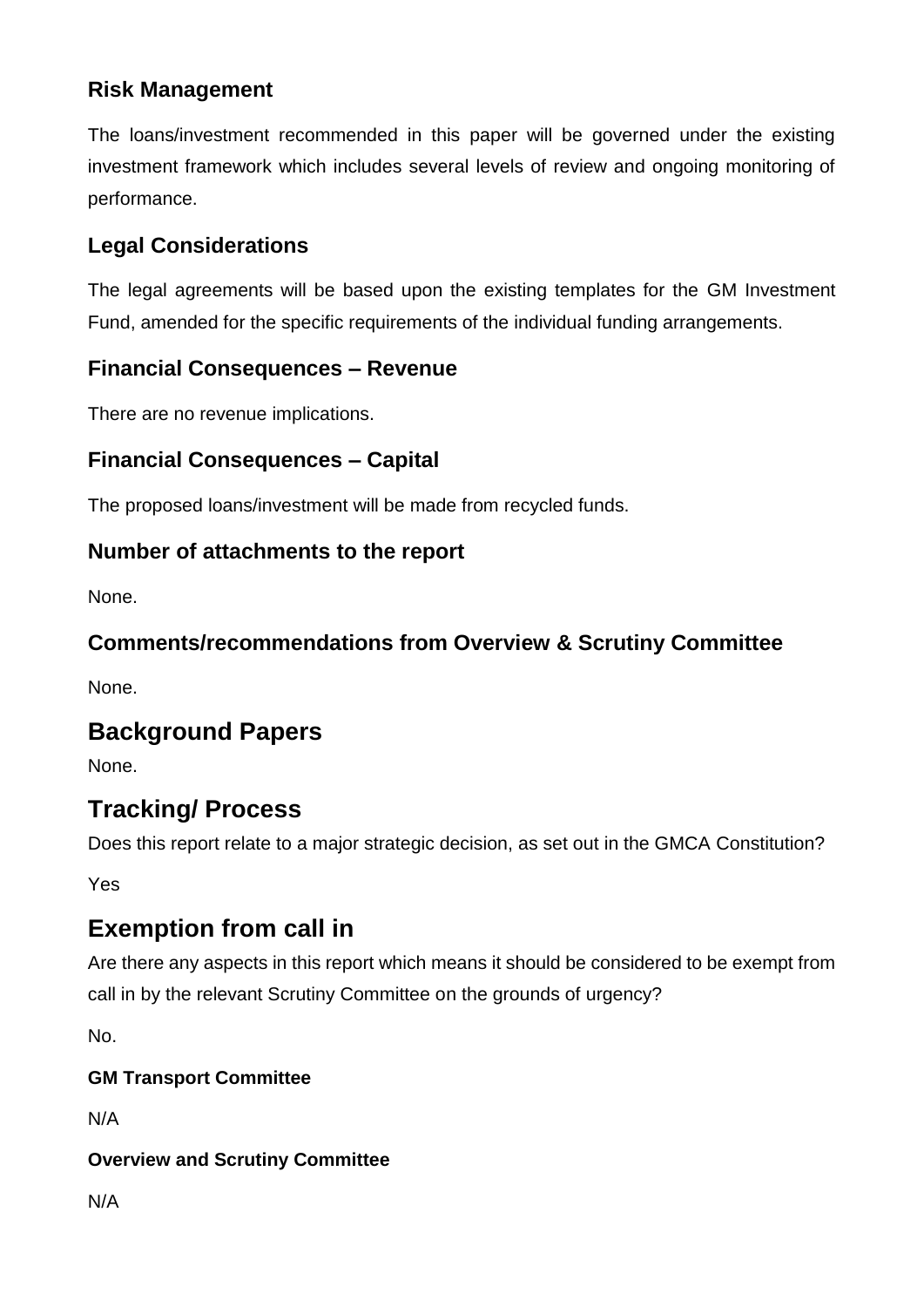## **1. Introduction/Background**

#### **1.1. Background:**

- 1.1.1. The Combined Authority maintains and develops a pipeline of projects submitted by applicants seeking funding from the Combined Authority's Core Investment Funds allocation. These projects are assessed against criteria based on the GM Investment Strategy, developed to underpin the economic growth of Greater Manchester. A condition of investment is that the companies sign up as (at a minimum) a supporter of the Greater Manchester Good Employment Charter.
- 1.1.2. This assessment incorporated:
- an appraisal by the GM Core Investment Team; and
- a review by a sub-group of GM Chief Executives.

## **2. Investments Recommended for Approval in Principle**

# **2.1. Romaco Limited, Manchester Sector: Financial Services**

- 2.1.1. The business case in respect of a £3m development loan facility to Romaco Limited ("Roma") has been submitted to and appraised by the Core Investment Team and is recommended to the Combined Authority for conditional approval.
- 2.1.2. Roma are a specialist finance provider, offering commercial property and residential buy to let mortgages. The business is well established and has received funding from the British Business Bank, amongst others to on-lend to customers.
- 2.1.3. The GMCA loan will be used to provide additional capacity for the business to continue to lend to regional SME borrowers. Roma already employs 37 at its base in Manchester and expects to grow the workforce by 15 over the next three years.
- 2.1.4. Further details regarding the loan are included in the accompanying Part B report to be considered in the confidential part of the agenda due to the commercially sensitive nature of the information.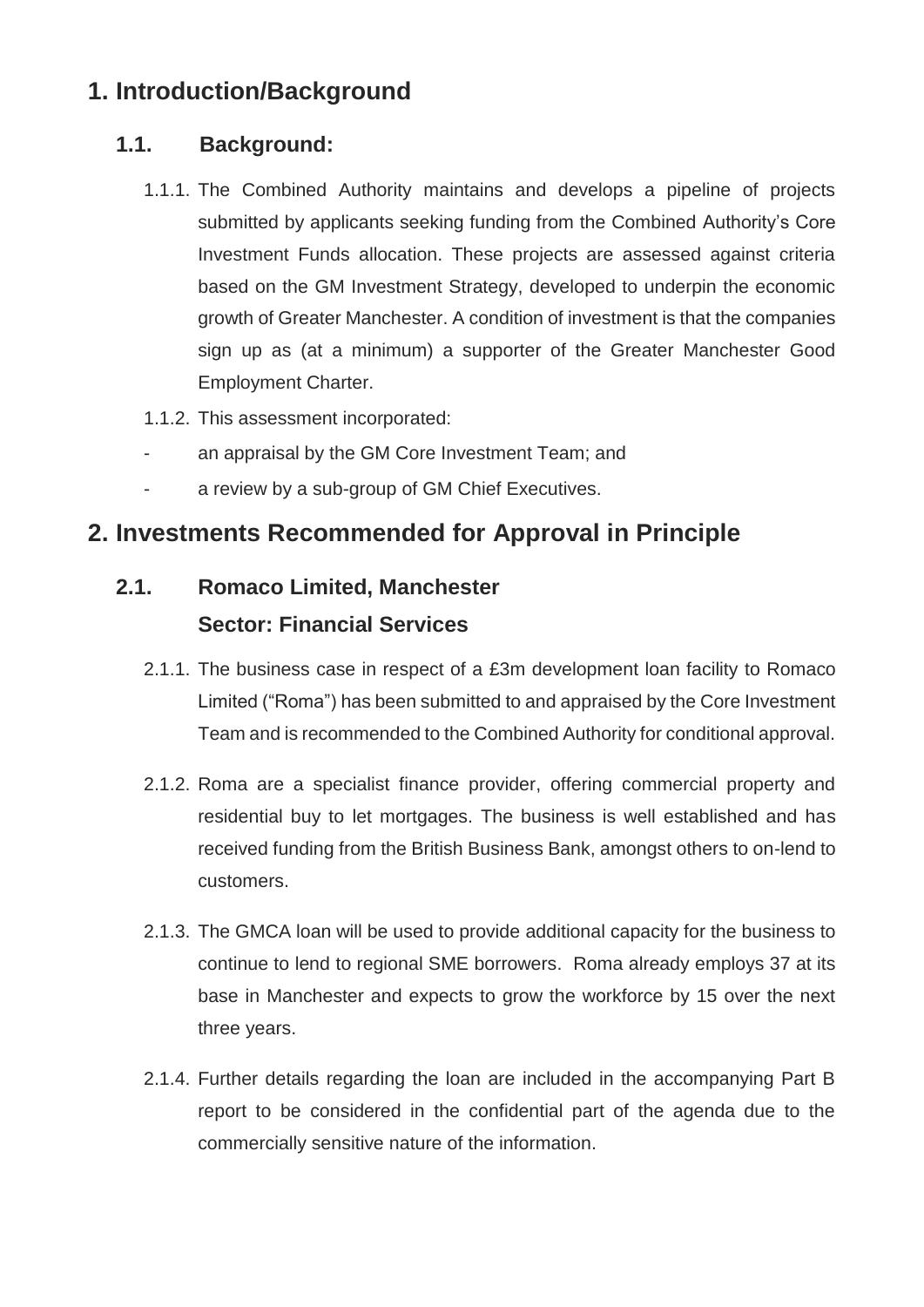# **2.2. Evergreen House Limited, Salford Sector: Digital & Creative**

- 2.2.1. The business case in respect of a loan up to £3.5m (part of the £5m overall raise) to Evergreen House Limited ("EH") has been submitted to, and appraised by, the Core Investment Team and is recommended to the Combined Authority for conditional approval.
- 2.2.2. EH is part of the Evergreen group of companies, based in GM, which specialises in healthcare and low carbon technologies. The funding will be used to support the ongoing development of a digital platform which provides information and software solutions to healthcare providers. The wider business also operates its own healthcare services through a network of GP practices.
- 2.2.3. The loan will be secured by commercial property owned by EH. The Evergreen group of companies already employs 65 people in GM and the funding will support the creation of over 60 jobs in the region over the next two years.
- 2.2.4. Further details regarding the loan are included in the accompanying Part B report to be considered in the confidential part of the agenda due to the commercially sensitive nature of the information.

# **2.3. Bankifi Limited – phase 2, Manchester Sector: Financial Services**

- 2.3.1. The business case in respect of a follow-on investment of up to £350,000, as part of a minimum round of £2.5m, to Bankifi Limited ("Bankifi") has been submitted to, and appraised by, the Core Investment Team and is recommended to the Combined Authority for conditional approval.
- 2.3.2. Bankifi provide products to banks which can then be sold onto customers to assist with financial management. GMCA invested £700k in Summer 2021 as part of total fundraising of £2.2m.
- 2.3.3. The business performance has been very strong and they are now seeking to grow the business further. The funding will be used to support the growth of the sales team in the UK, Europe and particularly America as well as further product development.